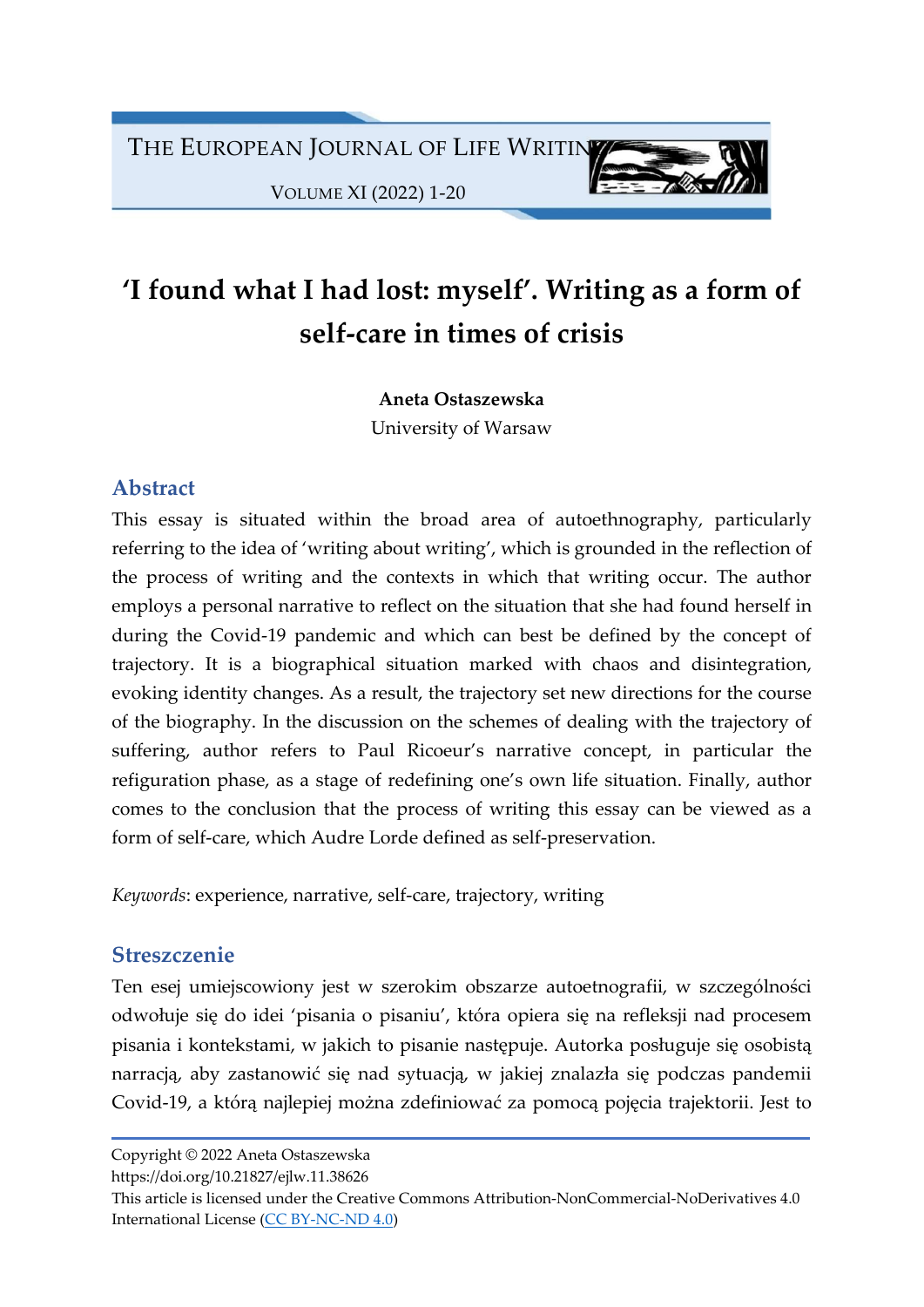sytuacja biograficzna naznaczona chaosem i dezintegracją, wywołująca zmiany tożsamościowe. W rezultacie trajektoria wyznacza nowe kierunki przebiegu biografii. Autorka omawiając schematy radzenia sobie z trajektorią cierpienia, odwołuje się do koncepcji tożsamości narracyjnej Paula Ricoeura, w szczególności fazy refiguracji, jako etapu redefinicji własnej sytuacji życiowej. Wreszcie, autorka dochodzi do wniosku, że proces pisania tego eseju można postrzegać jako formę troski o siebie (self-care), którą Audre Lorde określiła jako samozachowawczość (self-preservation).

Słowa kluczowe: doświadczenie, dbanie o siebie, narracja, pisanie, trajektoria

## Introduction

This essay is written as situated writing, meaning a situated practice which 'takes place at a specific moment in time and history and at a specific place in society'. (Chapetin Castro, Chala 2013, 27) My original goal was to reflect on my life experiences in the context of the cumulative disorder of biographical trajectory (Riemann, Schütze 1991). I wanted to understand how particular experiences (the break-up of my long-term romantic relationship, and the Covid-19 pandemic) transform my life over the telling of the story. However in the course of writing this essay I discovered that the result and conclusion of the trajectory process I experienced is not (only) in coming to terms with the suffering, but being in the process of the hermeneutic circle of narrative and writing as a manifestation of selfcare.

In terms of form, the essay is situated within the broad area of autoethnography (e.g. Bochner and Ellis 2016; Ellis 2009), particularly referring to the idea of writing about writing, which is grounded in the reflection of the process of writing and the contexts in which that writing occurs. As Laurel Richardson states, writing is not only a method of recording but a method of inquiry. It is simultaneously ontological and epistemological; we 'word the world' into being at the same time as we come to know the world (2000, 923):

Although we usually think about writing as a mode of 'telling' about the social world, writing is not just a mopping up activity at the end of a research project. Writing is also a way of 'knowing'—a method of discovery and analysis. By writing in different ways, we discover new aspects of our topic and our relationship to it. Form and content are inseparable (2000, 923).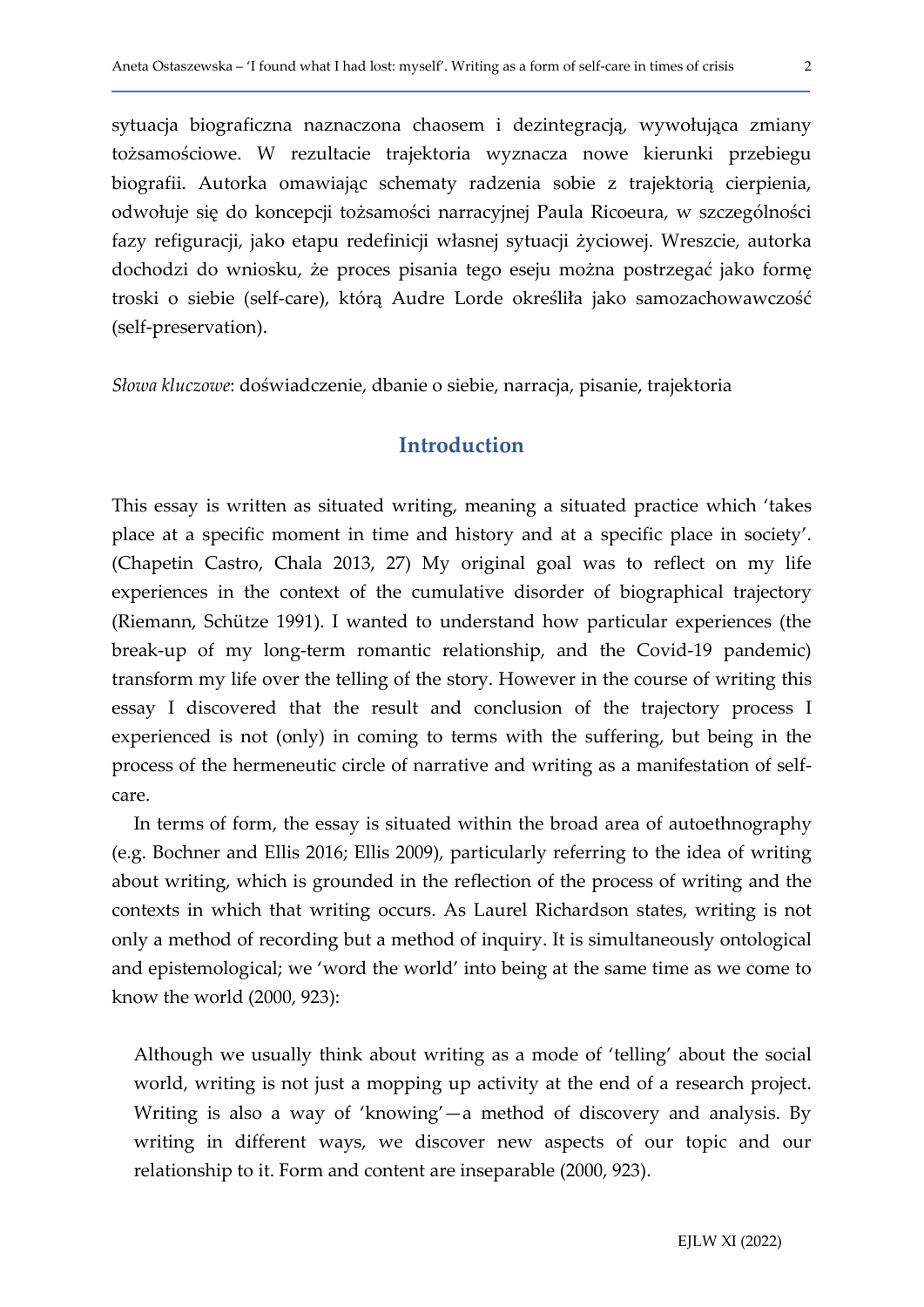Many years ago the article 'Writing: A method of inquiry' (2000 [1994]) was a kind of epiphany for me. Richardson articulated my beliefs, intuition and even my longing for a vision of writing that would be a materialization of my voice. With her paper she changed the way I conducted myself as a researcher and as an author.

Following Richardson, I assume that my essay is not a presentation in the sense of a final step in a research process, but rather it is my endeavour to capture the moment of being in the process of writing. Therefore I employ a personal narrative approach to tell a story that recapitulates the experience of spring 2020, first wave of the Covid-19 pandemic. However there is no rigid division into the narrative part (my story) and the analysis part, a discussion based on academic literature (my story as the object of analysis). That division would be unnatural because of different simultaneously intertwined levels of thinking, identifying, remembering, and transforming thoughts into words during the process of writing.

With this essay, my personal experience has become the subject of my research and reflection for the first time. Although writing in the first person (as I) is my writing strategy, I hardly ever refer explicitly to my biographical experience per se. Now I employ autoethnography, and place writing in the central position in the research process. My aim is to reflect on (graphy) the process of constructing my narrative (auto) in order to understand the cultural experiences (ethno) involved in my writing (Adams, Ellis, Jones 2017). Thus, this essay is a kind of experiment in terms of both content and form.

The unexpected break-up of my long-term relationship and at the same time the sudden outbreak of the Covid-19 pandemic had caused a state of disturbance, confusion and uncertainty. My professional activities were interrupted and all the plans already scheduled were cancelled. The situation that I found myself in seemed to be unrealistic and illusory. One day I was a scholar who had recently obtained a postdoctoral degree (habilitation) and had made ambitious plans for the future, and the next day everything became irrelevant – all the conferences, lectures and seminars were cancelled or postponed into an undefined future. The academic work that has been my life for the last 15 years, now turned out to be short-lived and unimportant in the face of the pandemic. Suddenly everything came to a stop. A certain kind of satisfaction resulting from the successful completion of ten years of work on my habilitation was taken from me. Not only has my vision of the future disappeared from the horizon, but the present has also become questionable. I was deprived of any sense of control over my career as well as life. There was a life I had thought was mine, but it disappeared suddenly. A few days before the outbreak of the Covid-19 pandemic my 10-year romantic relationship ended, leaving me in a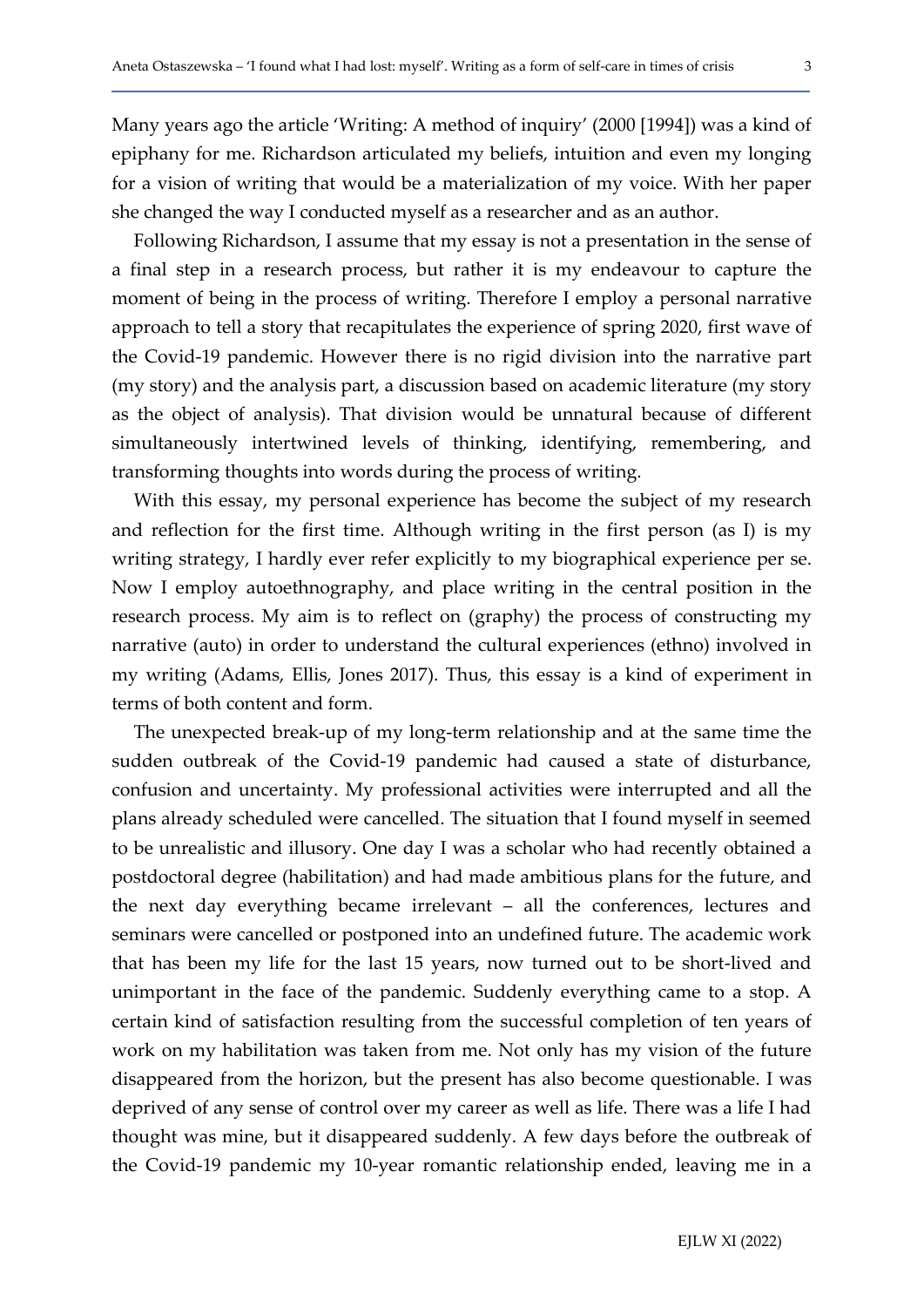state of emotional loss. The worst part was that I always expected this breakup. We have been approaching this moment for a long time. Nothing spectacular, or dramatic happened. Just one of us decided that, 'it would be better this way'. Yet the pain of the breakup was unimaginable anyway. I was not prepared for this loss. I was filled with a spectrum of emotions: love, hate, anger, sadness, longing, disappointment etc.. I felt depressed, hurt and distressed. I felt as if my thoughts became a speeding wheel in one minute, and in another I was sinking into a state of no-thinking, stuck in an emotional numbness.

The situation of living in the pandemic seemed to be a metaphor of my personal emotional crisis. I was locked in my apartment with my thoughts, my powerlessness and the feeling of helplessness. Something that I took for granted was gone forever. On one hand, the social isolation (lockdown) intensified my loneliness and depression, while on the other, because of the lockdown I did not have to pretend any longer that everything was all right. I could stay home all day and be in mourning. Paradoxically, the whole world was grieving. Everyone had a reason to despair.

## Trajectory of Suffering

The situation I found myself in is best defined by the concept of trajectory. It is a process of change caused by a sudden chain of events impossible to control and avoid without a feeling of chaos, disintegration or anxiety (Riemann, Schütze 1991; Glaser, Strauss 1970). The concept of trajectory is linked to the process of suffering and as such it evokes long-term life consequences such as identity changes; eventually, it sets new directions for the course of the biography.

Anselm Strauss and Barney Glaser have used the concept of trajectory to analyse the course of chronic illnesses mainly in the context of status passage, e.g. from a sick person to a dying person (1968, 1970, 1971). Since the 1960s' the concept of trajectory has been applied to analyse different aspects and phases of social processes of disorder. Gerhard Riemann and Fritz Schütze suggested the generalized concept of trajectory as 'a central category representing processes of suffering and disorderly social processes'. (1991, 337 In their view, this concept makes it possible to identify, reconstruct and understand the phenomena, such as 'social processes structured by conditional chains of events that one cannot avoid without high cost, constant breaking expectations, and a growing and irritating sense of loss of control over one's life circumstances'. (1991, 337)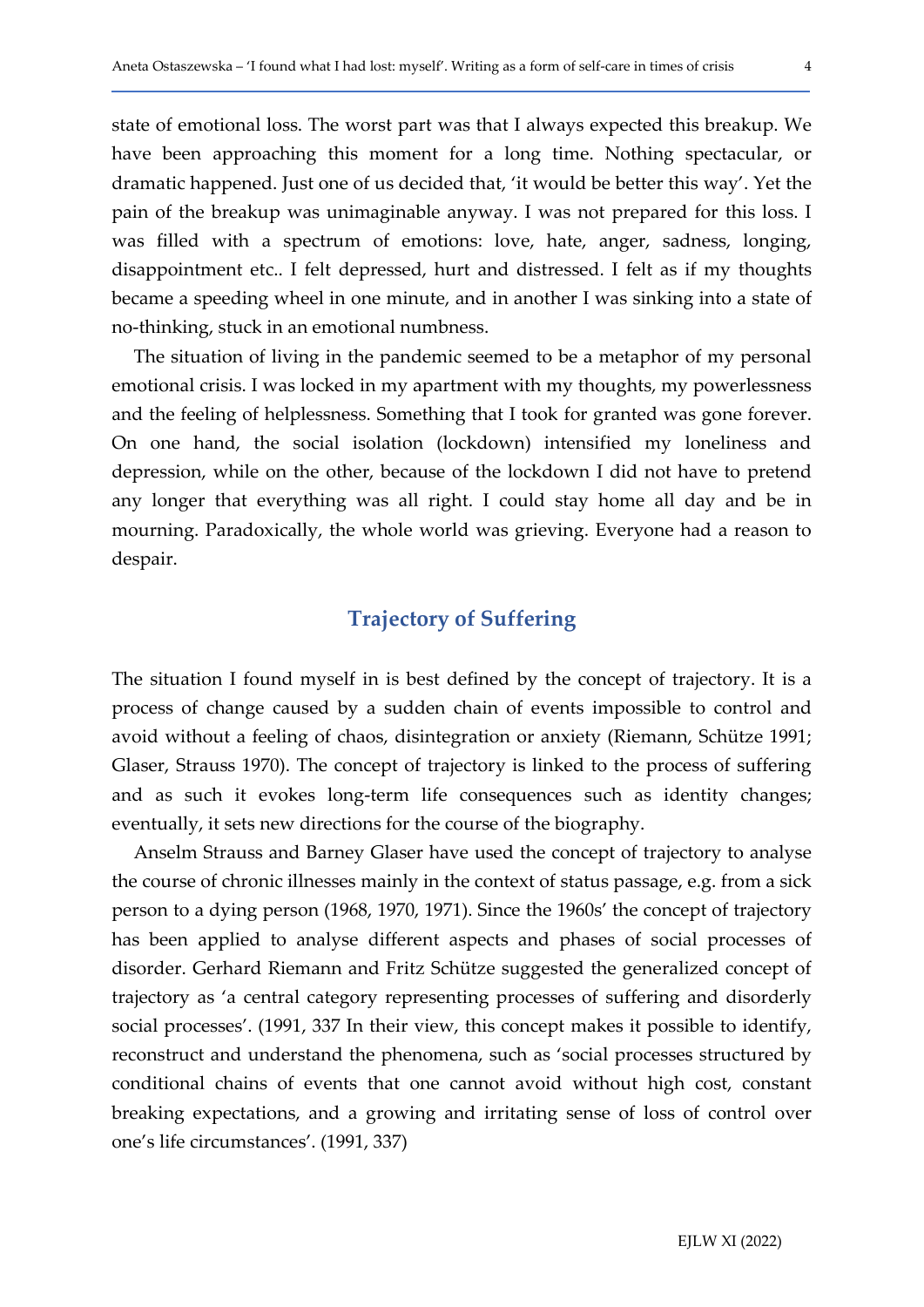According to Riemann and Schütze, trajectory should be discussed in the biographical sense. Particularly, suffering is a biographical phenomenon par excellence because it 'changes the individual's relationship to her or his personal identity, social relationships, and social worlds'. (1991, 338) A person who is suffering, feels vulnerable and powerless against what is happening. It is like falling into a vortex of overwhelming pain or turmoil which is everything that can be seen at this moment. The life affected by the trajectory stops proceeding in a routine manner. Suddenly, what used to be everyday life ceases to be usual.

Suffering, as a process of trajectory, has its own sequential order determined in specific stages. Riemann and Schütze claim that it begins with the gradual accumulation of trajectory potential (a state of being overwhelmed by unexpected powerful events that cannot be controlled), then it leads through the stages of destabilization, separation and isolation, to the stage of rationalization and reconciliation with trajectory. At this last stage, 'the process of suffering gives the person the chance of a systematic reflection, of finding a deep relationship to her- or himself and to the world and to significant others, and of mobilizing biographical work and creativity'. (1991, 334) The passage through the various stages of trajectory is a process of confronting one's fear, self-alienation and a sense of lack of control over one's own life. By suffering, a person is forced to confront difficult experiences and reflect on them. Hence, the trajectory process of suffering leads to a reworking and reformulation, or learning to live with it. Eventually, it is all about interpreting the past in conjunction with the present and the anticipated future.

#### What About Writing?

Writing has always been to me a field of creative exploration and the most natural and honest way of being myself, as well as materializing my presence. As a scholar I made writing my professional job. I define myself through writing. My research is built on the argument that writing is a part of the process of self-empowerment, especially for women. My postdoctoral book on bell hooks was inspired by the idea that autobiographical writing is a tool in the process of shaping women's subjectivity. However, during the pandemic, the problem was that writing proved to be most difficult and even painful. There was a deep self-doubt in myself, in my intellect, in my skills and also in language as my powerful tool, the most powerful communication tool. As if I suddenly forgot all the words and did not know how to use them. I felt awkward and uncomfortable with words so I did not even try to describe what was going on in my head. I separated myself both from words and the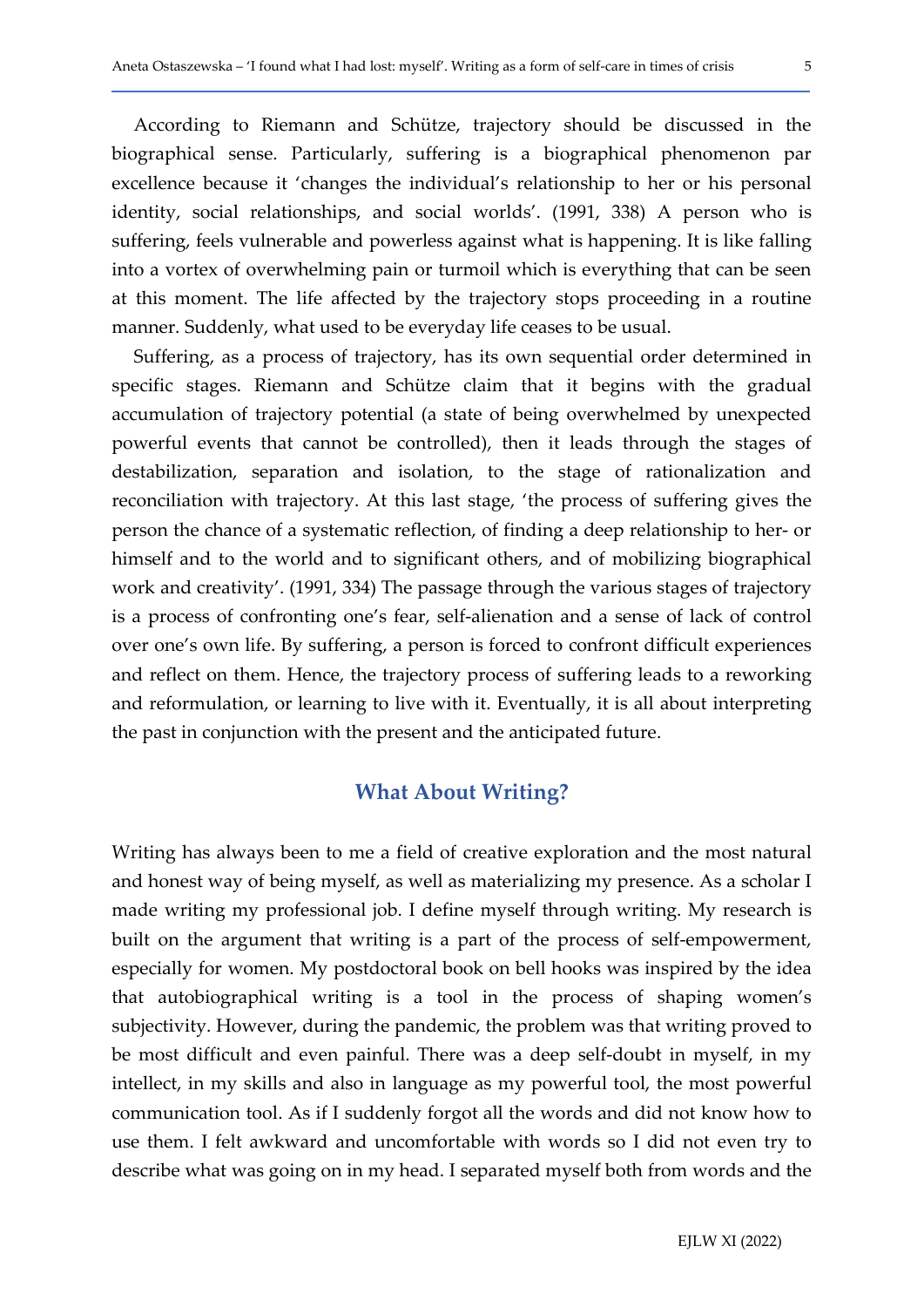world outside. I preferred not to speak, not to think. I was just looking out the window and watching as traffic slowed down and fewer people were moving until one day the streets were empty and there was silence. And as I saw a void, the blank space outside, I finally felt in sync with the world. The emptiness I had inside me, surrounded me. I calmed down. I understood I was alone, without my beloved and without words to tell my story.

Writing about pain felt like pain. It was even more painful because by writing every thought and every memory seemed to tear me apart. And I was already fragmented enough. Every part of me split apart and became separated. I did not want to put it back together. It was impossible for me to think about the recent events. At that time the imperative 'write!' kept calling in my head. It was a strong compelling feminist voice that I wanted to follow. However, Violette Leduc's response to de Beauvoir's view that writing is a way to survive and to break out of the misery of life, sounded to me more intriguing and tempting, 'To write is to change nothing', Leduc said (Zakaria 2016). After all, the unnamed does not exist.

The ensuing days and weeks during the lockdown did not bring any breakthrough – I still could not write. The crisis continued. I was dreaming that I would sit down and just describe what my life looked like during the pandemic, but that never happened. I longed to write differently than I had written so far, because after all, something had happened that changed everything. Something and everything, these two words, these empty bubbles, waited to be filled. 'No more hiding in yesterday, 'cause yesterday's gone', the lyrics of a pop song by Foreigner popped into my head unexpectedly. I knew I could have elaborated on these words in my own way. I wanted to tell my story. I wanted to embody what Hélène Cixous stated, 'Woman must put herself into the text-as into the world and into history-by her own movement.' (1976, 875) Theoretically, I had the perfect conditions to write, it was quiet and I was alone in my apartment. I could dedicate myself to writing entirely. I stayed at home all the day, worked remotely, nobody disturbed me. The conditions that would previously have been an ideal working milieu, now did not meet their purpose. There was a complete block to writing, and thus work. This blockade is gender-related. The concept of 'woman as the Other' (de Beauvoir 1957) reflects the state of being misunderstood. Woman (writer) in Western culture must fight for her self, the position of subject that is not a shadow of a male subject. For this purpose, I must define myself in language. But how to write in a language that is not mine? The pandemic and the preceding relationship break-up made language an distressing issue for me. The same old questions came back. I found myself in a situation of asking, 'How to define, how to describe what happened?' I did not know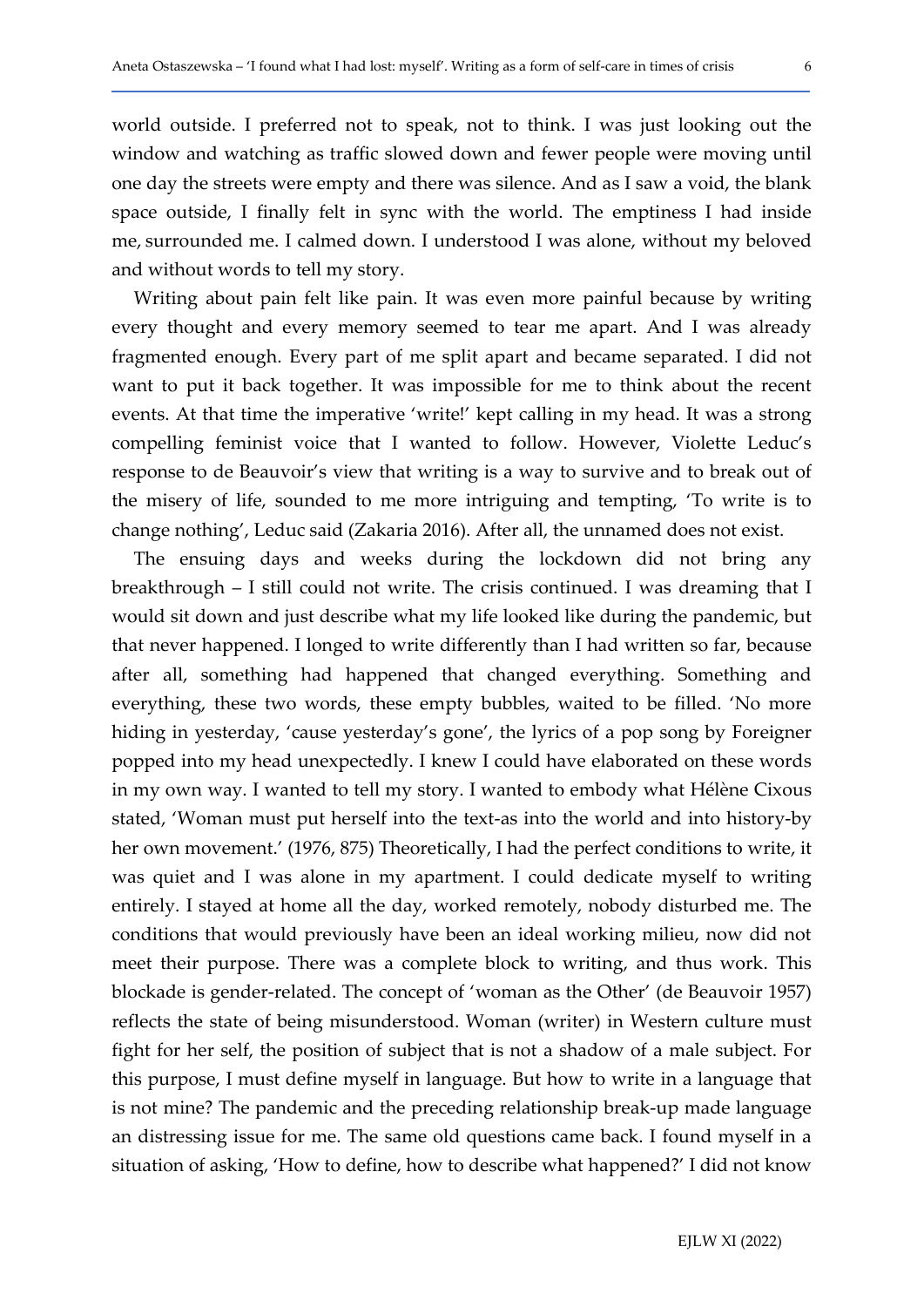the language to be adequate to express my pain and a feeling of confusion as I wanted to. Therefore this inability to speak was for me a failure in the context of my professional identity (me as a writer), however on a personal level it was related to a kind of rebellion to language that did not allow me to express what I feel, think, etc.

During the first month of the pandemic I could not work. At that time, I was unable to think or plan my next papers, lectures or projects. I had no dreams, no plans, no future. All I knew then was my despair following the break-up of the relationship. I felt extremely hurt by the man I had loved. That moment in my life would be described as the first sequence of 'the cumulative disorder of biographical trajectory'. Riemann and Schütze define it as 'building-up of trajectory potential'. (1991, 349)

The difficult experience that had initiated the first stage of the trajectory process was the break-up of the relationship. At the same time, the outbreak of the Covid-19 pandemic and the immediate lockdown had stopped my professional career. Conducting my research on women's autobiographies has lost its raison d'être in the face of the pandemic. Thinking about academic career ceased to matter anymore, it just seemed unethical to me when fear of contamination and death was around.

These first weeks of the pandemic deepened my loneliness, isolation and the general disintegration of my life. The emotional loss and pain together with the lockdown made it impossible for me to live in the way I used to. Particularly, it was painful for me because in that difficult moment of my life I could not write. And writing has always been an integral part of my self. At that time, I could identify with Susan Sontag when she confessed, 'I feel guilty when I don't write, and that I don't write "enough."' (2012, 447)

The goal of each day then was to survive: get up early, brush my teeth, do online classes and respond to student emails, do elementary housework and eat something, call my parents and ask how they are doing without talking about myself, then try to do something other than just looking out of the window, maybe take a shower, sit on the yoga mat and try to meditate and then, again, try to sleep. Not only the last two activities were difficult for me. Everyday life became a challenge. That would become the next sequence in the process of trajectory – 'crossing the border from an intentional to a conditional state of mind'. As Riemann and Schütze explain, at this stage, 'A conditional state of mind in experiencing events and organizing personal activities becomes the dominant orientational principle for the person's life organization.' (1991, 349)

For two months of the lockdown I was in a state of constant trying: trying to pull myself together, trying not to cry, trying to work, trying to change my life, trying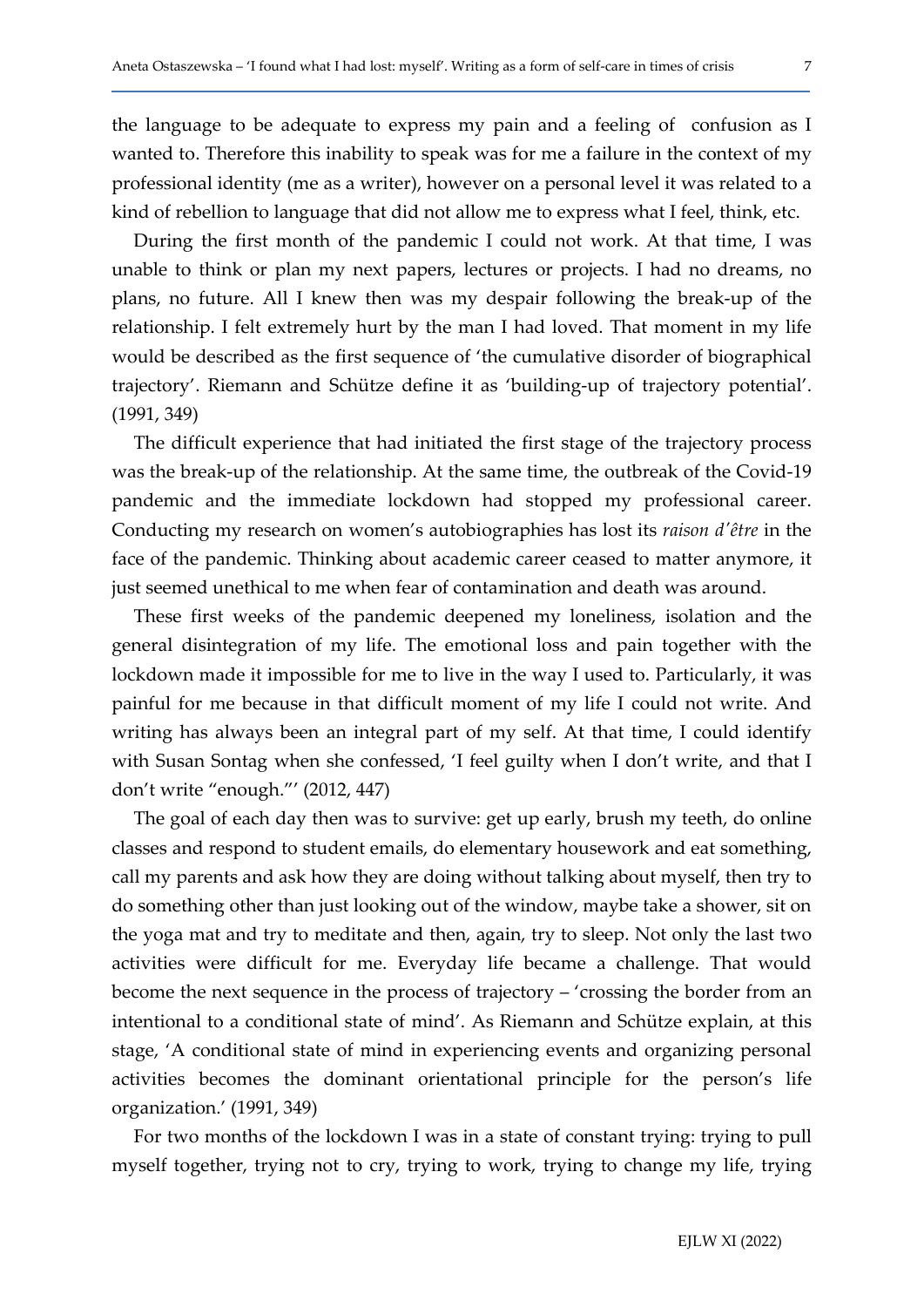this, trying that. The disintegration of my previous life was the cause of my everyday life difficulties. There was a withdrawal from my previous routine and the social world. Scheduled trips and meetings did not take place. All deadlines no longer applied. Suddenly, no one expected anything from me. I was completely free or just completely alone. The phone stopped ringing. I also gave up both communicating with others. I did not want to talk to people as much as I did not want to talk to myself. I did not want to get in touch with my emotions. My days were filled with crying over 'what I did wrong' and 'why he did not love me'. Everything around me reminded me of my lost love: the pictures of us on the walls, his guitar in the corner of the room, his favourite mug etc.. It was a despair caused by the experience of loss: I was left alone. My ex-partner did not call or write and I could not find the courage to speak to him. I was just waiting for something to change. I did not know what was happening to him during the pandemic and lockdown ('was he safe?') He punished me with his silence. The contact between us was completely broken. That moment of my life would be the trajectory sequence that Riemann and Schütze define as the 'breakdown of self-orientation'. (1991: 350) It is a time when 'the person experiences a total paralysis regarding the capacity for the coordination of complex social action'. (1991, 350)

During the last 10 years of my life I had shared all my ideas with my ex-partner. He was the first listener and reviewer of my papers. When we were not together, we wrote to each other emails and short messages via smartphones. We were involved in a continuous communication process. We commented on current events and shared with each other the observations of the social world, we discussed research topics and ideas, we argued about various possible interpretations of the social phenomena we observed. Now there was nothing but emptiness. I found myself in a stage that Riemann and Schütze define in the following way:

The total breakdown of self-orientation is an incisive shock experience. [...] Moreover, the person realizes that the usual biographical resources for managing one's life do not work anymore. There is need for a radically new definition of the life situation. (350-1)

This sequence of biographical trajectory is described as 'attempts of theoretically coming to terms with the trajectory'. In my case, the crisis situation stopped me from writing. The break-up made me unable to focus on work. I lost my interest in research. Staying at home only made me focus on myself and my suffering. At that time writing appeared to me as synonymous with communication with my ex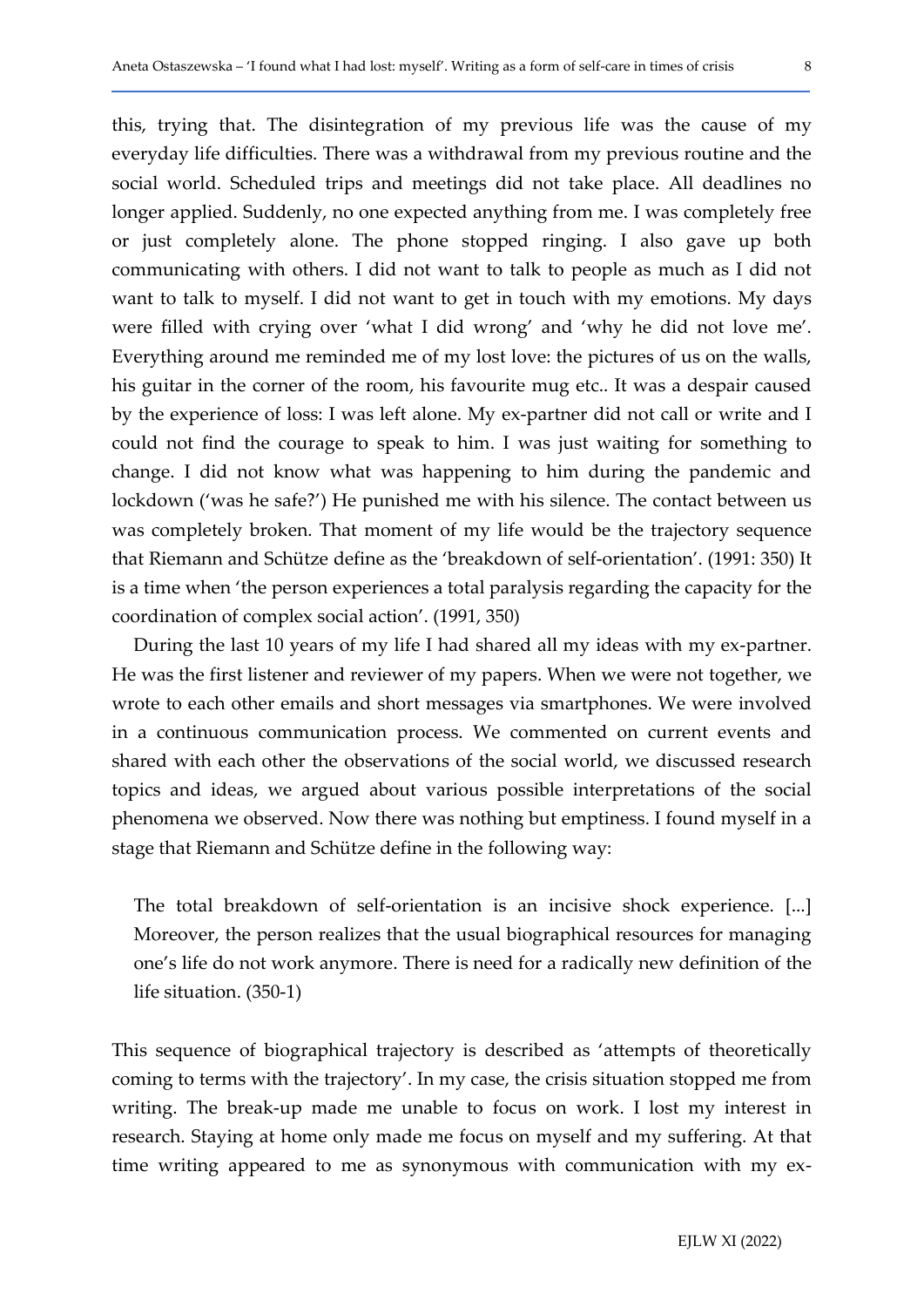partner that had been interrupted ('What's the point in writing If I can't share it with him'). Therefore, writing has become the same as suffering, because it was like experiencing a loss, feeling abandoned and unloved again and again. So, it could not bring the consolation or relief that it used to before the break-up. The model of a crisis situation at that time could be presented as follows:

The break-up – avoiding thinking about what happened (emotional withdrawal) – refusal to reflect and inability to write. The conclusion: writing is painful.

At this stage of experiencing suffering, I started thinking about the purposes that writing had ever had in my life. Identifying writing only with communication with my ex-partner limited my perception of writing. I realized that writing was primary to the relationship with my ex-partner. As I articulated these thoughts, I found that as far as I could remember, writing was the way of being myself, and only then, it was a way of communication with my ex-partner. I was writing long before I met him. Writing did not come as a result of our relationship. I might say that writing was something that contributed to our being together. Writing was important to me and because of it, it became part of the relationship with my ex-partner.

This reflection was the starting point for focusing my mind on new areas: the issue of writing per se, its ontological and epistemological dimensions. I reached for articles by Laurel Richardson (2000, 2001) and re-read them. I began reading like crazy. Just as I did many years ago while working on my PhD project. I felt like a student again. The pandemic paradoxically helped me; staying at home with all those books around me, I could focus on studying. Day by day I became more and more absorbed in thoughts of writing. I registered for webinars and online group discussions with writing as the main topic. I listened carefully to what other people had to say about writing and I analysed their statements. Though I could not work the way I had worked before the pandemic, a new strategy to overcome difficulties with writing was emerging. I was taking notes, writing down some quotes and keywords. Finally I asked myself this question, What is writing for me? As an answer, I noted: 'Writing fills the blank pages inside and outside of me.' Though I did not actually answer my question, with this short sentence I started to write, without any order and plan. Writing was no longer impossible. I entered the research phase. This following sequence of the process of trajectory is defined as 'practical working upon or escaping from the trajectory'. (Riemann, Schütze 1991, 351) This stage is still (being) now while I am writing this essay. What was pre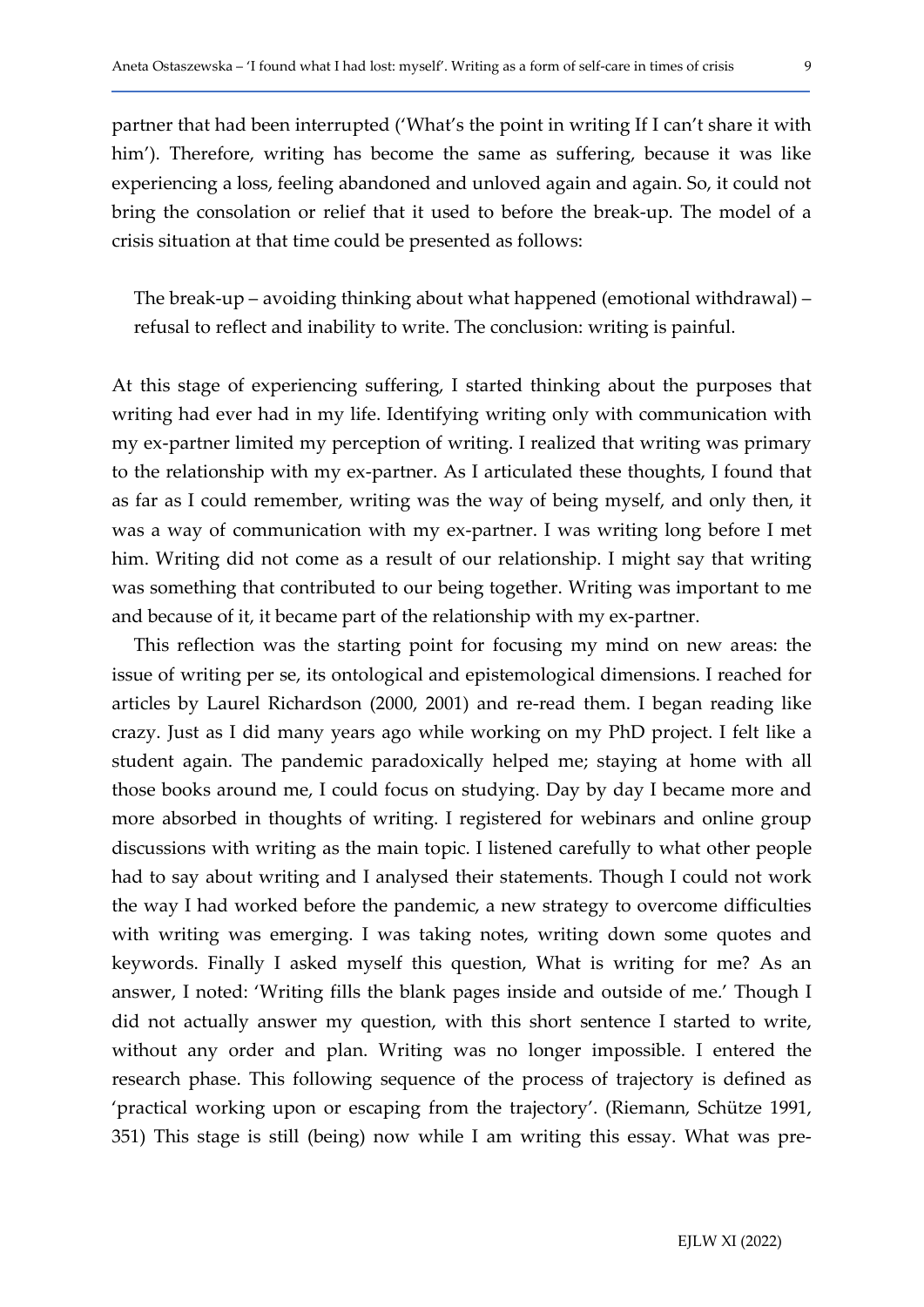narrative (trajectory potential) is transformed now into a narrative that gives meaning to it.

#### Three Scenarios

According to Riemann and Schütze, there are 'different basic sorts of action schemes for dealing with the trajectory potential': an escape from a difficult life situation (I), a systematic organization of the life situation to live with a trajectory (II), or 'a systematic work on eliminating the trajectory potential by a reorganization of the total life situation, such as a biographical work on one's own personal development' (III) [1991: 351]. Which of these action schemes does apply to my situation? It seems that I could consider each of them because all of them are probable and because it is possible to narrate each of them. Links or transitions between these schemes can be discussed by referring to the concept of narrative and its hermeneutic nature. Therefore I proposed to reflect on these action schemes by making references to narrative hermeneutics (see incl. Freeman 2015, Brockmeier, Meretoja 2014) and in particular Paul Ricœur's phenomenological-hermeneutic concept of narrative as a discursive medium of coherence and identity (1984-1988).

For Ricoeur, narrative is the structure of experience through time. He refers to this process as a triple mimesis (imitative of action) which consists of three movements: prefiguration, configuration, and refiguration (or mimesis 1, mimesis 2 and mimesis 3) [1984, 1991]. He explains,

This narrative activity already has its own dialectic that makes it pass through the successive stages of mimesis, starting from the prefigurations inherent in the order of action, by way of the constitutive configurations of emplotment […] to the refigurations that arise due to the collision of the world of the text with the life-world. (1984, 180)

The experience prefigures the narrative as a potential story which via the stage of constructing (the phase of emplotment) reveals this potential and is finally 'restored to the world of action' at the refiguration stage (Ricoeur, 1984, 70). The process of these three phases is spiral – its continuous motion reflects a never-ending spiral of increasing understanding. The process never ends.

Ricoeur argues that narrative helps individuals come to understand their actual and possible worlds as well as to understand themselves, who they are and who they can be. It is a space where identity work is performed. Since narrative involves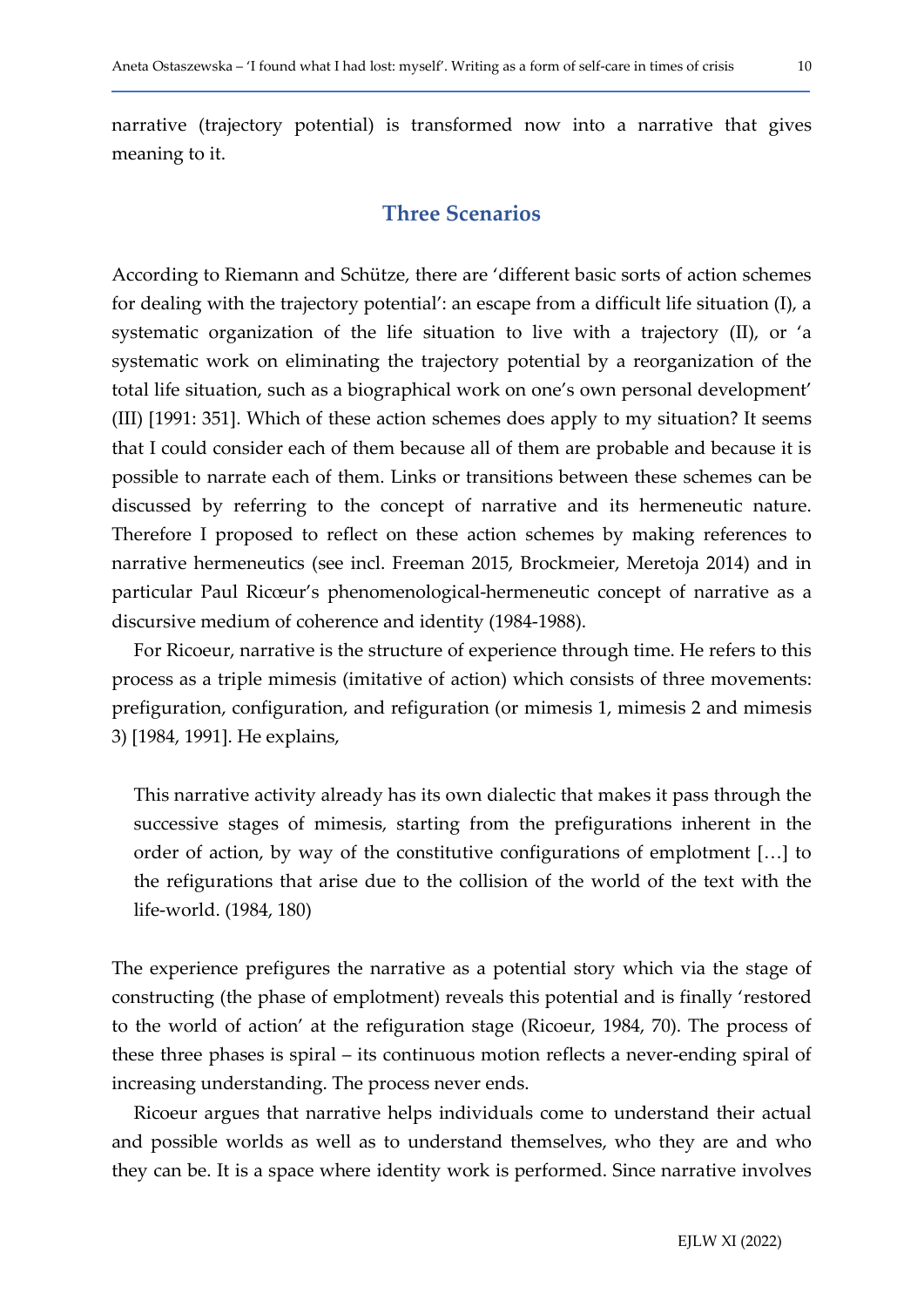the telling and reading of a life-story, the past, present and future are experienced together in one moment. That is to say, personal identity could be viewed as a narrative identity – a construction of a sense of the self.

At the core of Ricoeur's concept of narrative identity is a distinction between ipse (the self) and idem (the same) identity (1992, 117-8). In the course of life the ways in which 'I' acts, perceives and interprets change, that is to say, who I am changes with time (ipse identity). However, simultaneously there is still a sense of sameness (idem identity), it is 'I' who remains the same throughout life and enables narration.

The concept of narrative identity allows us to understand how someone can remain the same person despite changes in the course of his life without our needing to have recourse to an underlying and unvarying substantial self. The unity is that of a narrative, told as an answer to the question of who you are. Here there is room for the ongoing dialectic between 'idem' and 'ipse', that is between 'identity as sameness' and 'identity as selfhood', for stability and change and for ethical engagement. (Verhesschen 2003, 454)

In this context, writing my essay can be viewed as a process of narrative activity where the *ipse* and *idem* identities overlap and my narrative identity is created, interpreted and reinterpreted. Since narrative identity is realized in a threefold hermeneutic process of mimesis (prefiguration, configuration and refiguration), it involves being in and drawing / describing the situation (prefiguration), constructing a story by employing the available narrative modes and schemes (configuration), and finally redefining one's own life situation (refiguration). I refer to this concept to view each of the biographical action schemes of dealing with trajectory potential.

Riemann and Schütze describe the first of the action schemes as an escape, 'A mere flight from the present life situation, which normally will not result in an escape from the trajectory dynamics because the person still clings to a trajectoryafflicted identity.' (1991, 351). In this scheme, the dynamics of the trajectory continues, only, the person experiencing it ignores its manifestations. By ignoring it, it is easier to deal with suffering. In my case the scheme of escape would be narrated as follows: I do not acknowledge what happened (the break-up of my relationship and the outbreak of the pandemic), so as a result, I could not understand my situation and the crisis – my inability to work and write. I do not accept the events which stopped me from living my life the way I used to. I am clinging to my prepandemic vision of life. I wish my life was like before the pandemic, regardless of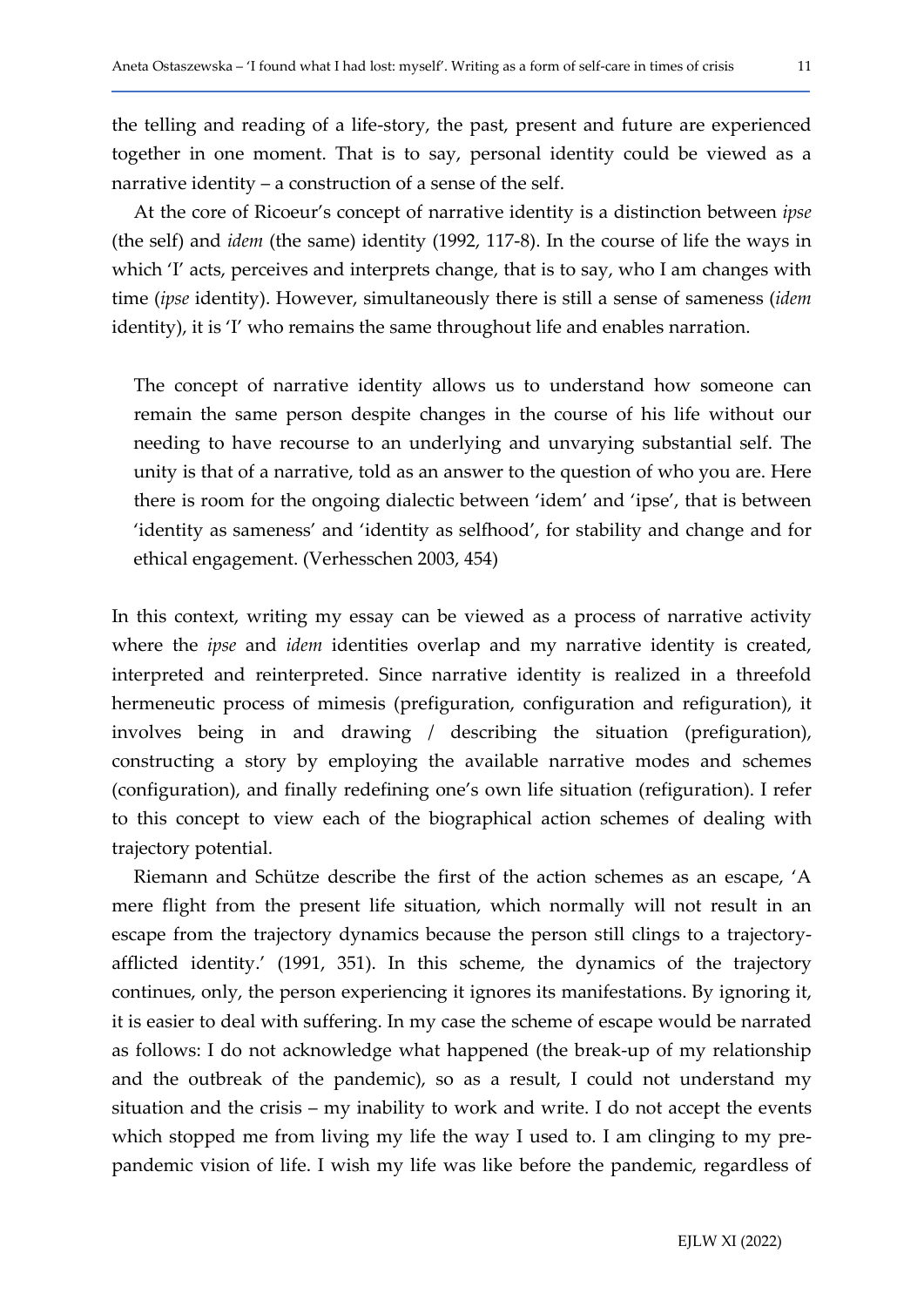the fact that the current situation did not allow me to do so. Therefore, I desperately want to keep my everyday life as if March 2020 had not happened. I force myself to work and write. I am trying to keep my identity as a professor and a researcher, a successful woman, a person satisfied with her life, professionally and emotionally. I am convinced that I should work and write as if nothing had happened. Thus, considering the escape action scheme, writing this essay can be viewed as a my inner imperative. As a scholar I am striving to complete a research task. I want to be active as a researcher despite the pandemic and the break-up of my relationship. However, at this stage narration is not possible. The story is being lived but not told (cf. Mink 1978, 133). This is the prefiguration phase of the triple mimesis process – it shows how the narrative is rooted in life (Ricoeur 1991).

On the other hand, the second of the schemes (a work on living with the trajectory) is an attempt to come to terms with the life situation. The consequences of the trajectory cannot be eliminated, all that can be done is to let these difficult experiences be part of life. Regarding my situation, I would say that the events of spring 2020 caused a deep crisis in my life and it cannot be undone. Since I cannot change these difficult experiences, I have to learn to live with them. I can see my life has changed – it differs from my life before the pandemic. Now I am someone who is hurt, lonely and fearful for the future. I cannot work or live as before, it is impossible due to pandemic restrictions, among other things. My identity as an academic and researcher has been in a disintegration now. Also my emotional situation has changed – I am no longer in a romantic relationship. However, I do not define myself as a single person, but rather 'the woman destroyed', to paraphrase the title of the book by Simone de Beauvoir. I recognized myself and my emotions in Beauvoir's story about a middle-aged woman, Monique, who experienced betrayal by her husband after 20 years of marriage. The 'destruction' that happened to Monique is not different from mine, it is an experience of life schemes disintegration, particularly with regards to romantic relationships and beliefs that love is something permanent and can be taken for granted. The lesson is, that 'All women think they are different; they all think there are some things that will never happen to them; and they are all wrong.' (Beauvoir 1969, 136)

This reference to the book by de Beauvoir reveals what the configuration phase is about: experiences are selected and shaped within the plot of the narrative. We choose only particular experiences to tell the story, however another option is also possible: we tell different stories based on the same events. As Piet Verhesschen notices, there are 'several different stories that can be told and suit the same set of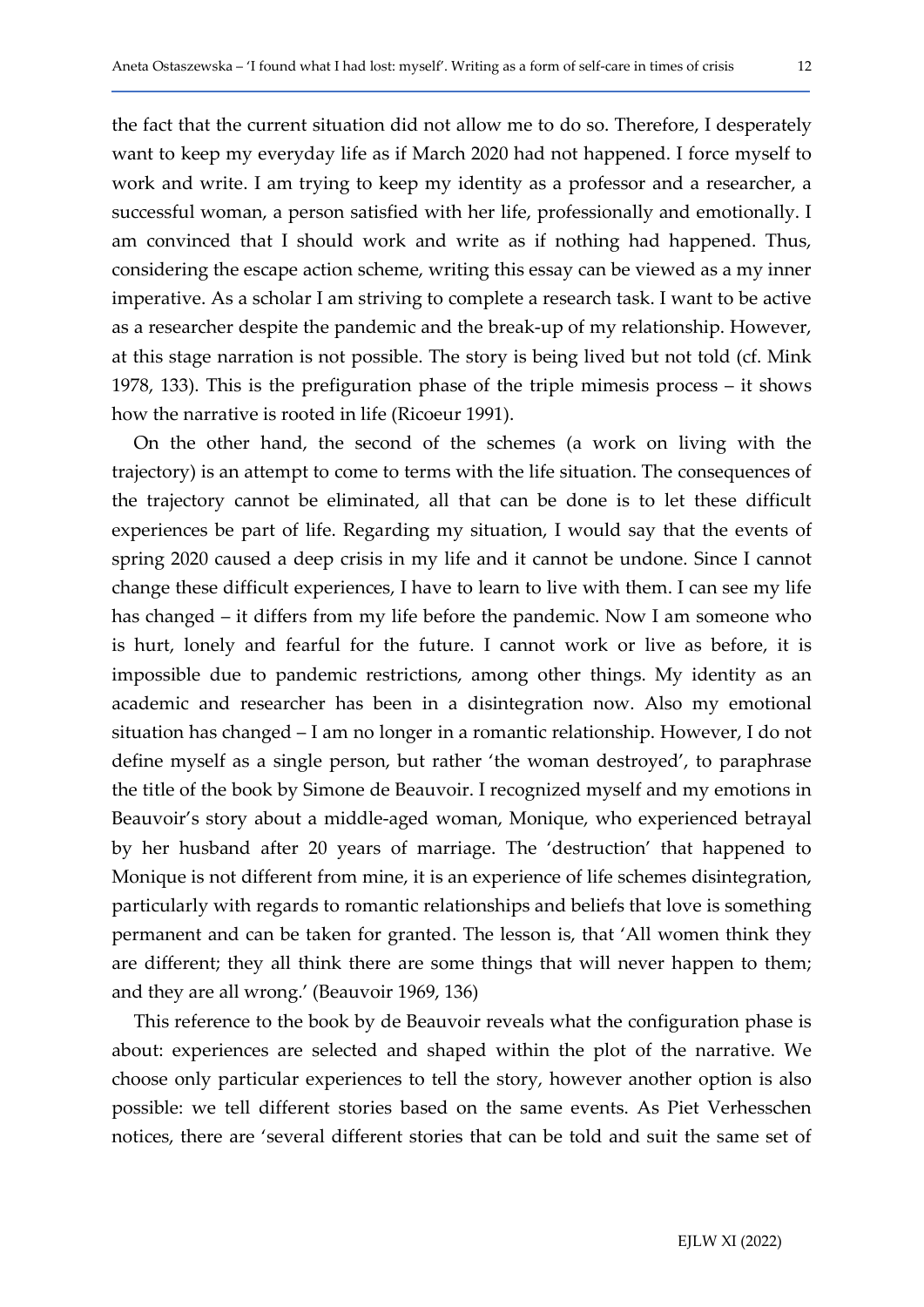events. There is not one story and there is no overarching plot, no superplot.' (2003, 453)

The reference to 'the woman destroyed' shows also the existing links between my narrative and the cultural texts. We narrate our stories employing other stories and available narratives. We use the tool kit with a stock of 'canonical life narratives' (Bruner 2004, 694), or 'webs of narrative cultural modes'. (Meretoja 2017, 52) Jens Brockmeier and Hanna Meretoja state that we are entangled in the cultural webs of narratives, 'dialogic webs of interlocution, reinterpreting our experiences in relation to cultural narratives'. (2014, 15) Although these webs of narratives 'define our capacity to tell the story in very different ways', (Benhabib 1999, 344) 'we are not the mere effects of cultural narrative webs'. (Meretoja 2017, 81). Meretoja explains that,

Narrative models of sense-making cannot determine how we use them to make sense of our experiences. Our relation to them is a possibility relationship, and there is always scope for alternative, creative reinterpretations. Because they only exist through interpretative practices, narrative models of sense-making can be questioned and changed, even if in practice this may be difficult, particularly in the case of naturalizing narratives that appear as inevitable, camouflaging themselves as a simple reflection of the order of things. (80)

Therefore, writing this essay can be viewed as a dialogue with cultural systems of meaning carried out in order to 'weave a unique "life story" within these webs'. (Benhabib 1999, 344). As Seyla Benhabib puts it, 'We always have options in telling a life story that makes sense to us.' (345) This issue is particularly evident in the third of the action schemes proposed by Riemann and Schütze, where a suffering person is involved in practical work upon the trajectory. It is a stage of redefining the life situation and one's identity.

The third of the biographical action schemes is work on the elimination of the trajectory potential. It requires a complete reorganization of the life situation. The focus is on biographical work that leads to life transformation. According to Riemann and Schütze, biographical work assumes alteration of the person's relationship to herself or himself. 'This is the work of recalling, rehearsing, interpreting and redefining, and this involves the communicative work of fellow interactants, especially significant others.' (1991, 339) Biographical work takes place during self-narrative, in the process of storytelling or writing about oneself (Strauss 1969). In this scheme, the key issue is change.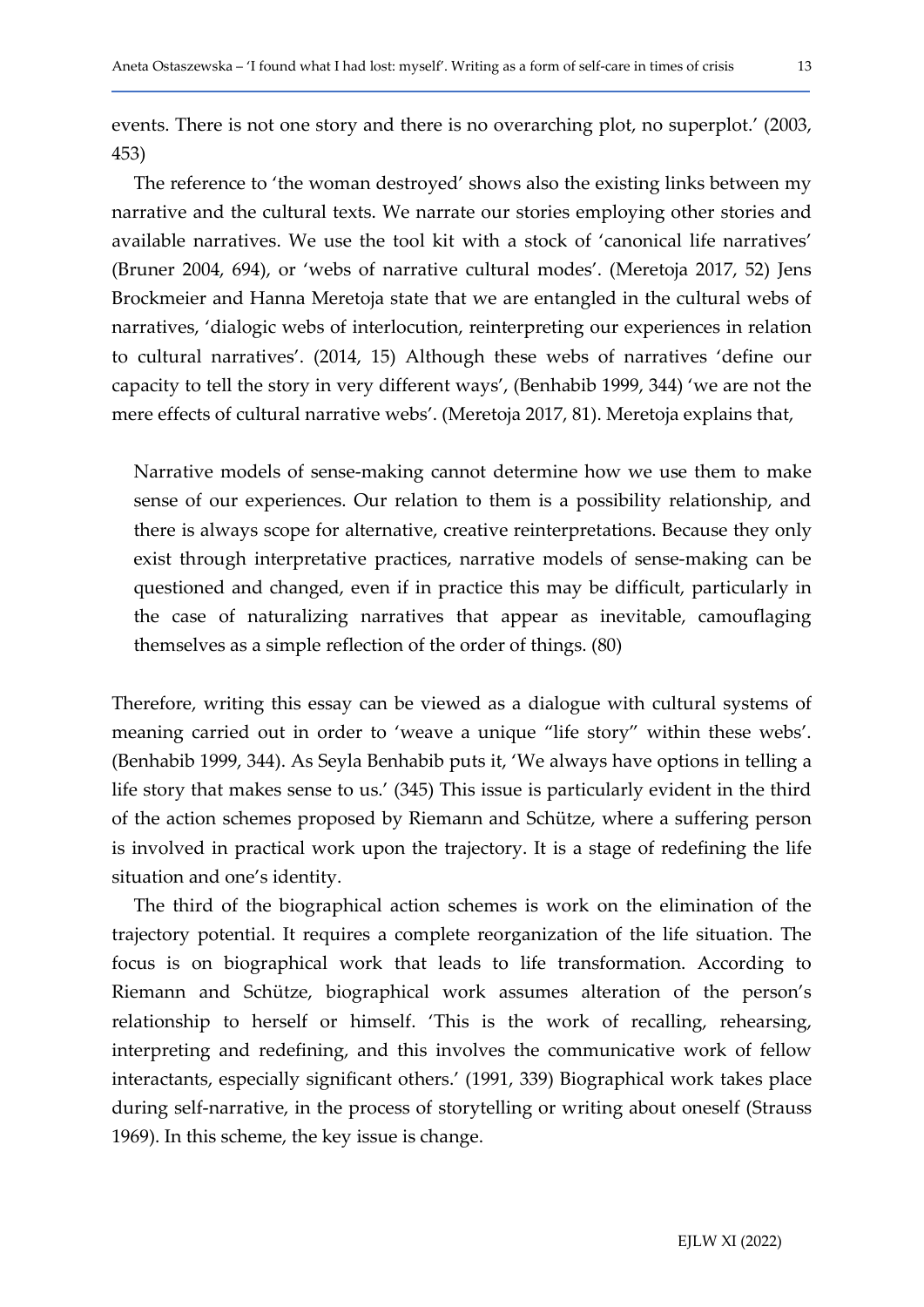Here is my short narrative, entitled 'I found what I had lost: myself', dated 13 May 2020, the only text I have written during the lockdown in spring 2020. It can be considered an expression of the practical work upon my trajectory,

It has been two months since I was locked down due to the pandemic. Slowly, I realise what had actually happened and what happened to me… 2020 was supposed to be my year! A year of challenges but mostly a year of my success! It was supposed to be my year! I put in so much effort, did so much work, sent many applications, so many applications… And what's now? Is it all in vain? I've been living in a different world since 10 March 2020. The pandemic has pushed me out of my box. It was a box full of endless anxieties and expectations. 'I should do this, I should do that…'. Now I can see that I was not living my life as I wanted to.

All I know now is that I don't want to go back to what was before March 2020. I don't want my life to be as it was before the pandemic. It is not because I'm afraid I can manage it. I don't want to go back there, because what was then does not matter now; it has gone... I do not want that life! I don't want to live with deadlines. I don't want to chase something that can turn to dust in a moment… (pandemicarchive.com) (edited)

Reflecting on the recent events of my life, I wrote this short narrative. It was the story of a specific moment in time. It reveals the change which is manifested in writing this story. The pandemic appears in this story as a demarcation point separating the two realities of life: before and after March 2020. The whole life situation changed and I admitted it finally, two months after the events that initiated the trajectory process. What distinguishes this action scheme ('a systematic work on eliminating the trajectory potential') from the previous one ('live with the trajectory') is the perception of a change in life situation. The outbreak of the pandemic and the break-up of the relationship had brought some positives (the expression: 'what I found') – they made me realize what I do not want in my life. In this narrative, the trajectory of suffering does not mark my future nor the way of defining myself. Reflecting on suffering is not the same as suffering.

The change I am writing about in this short narrative concerns the interpretation of the past and my perception of myself. However, not just the past and the present appear and exist in this narrative, but the future as well (emphasised by repeating the phrase 'I don't want…'). While I am reading this narrative now, I understand it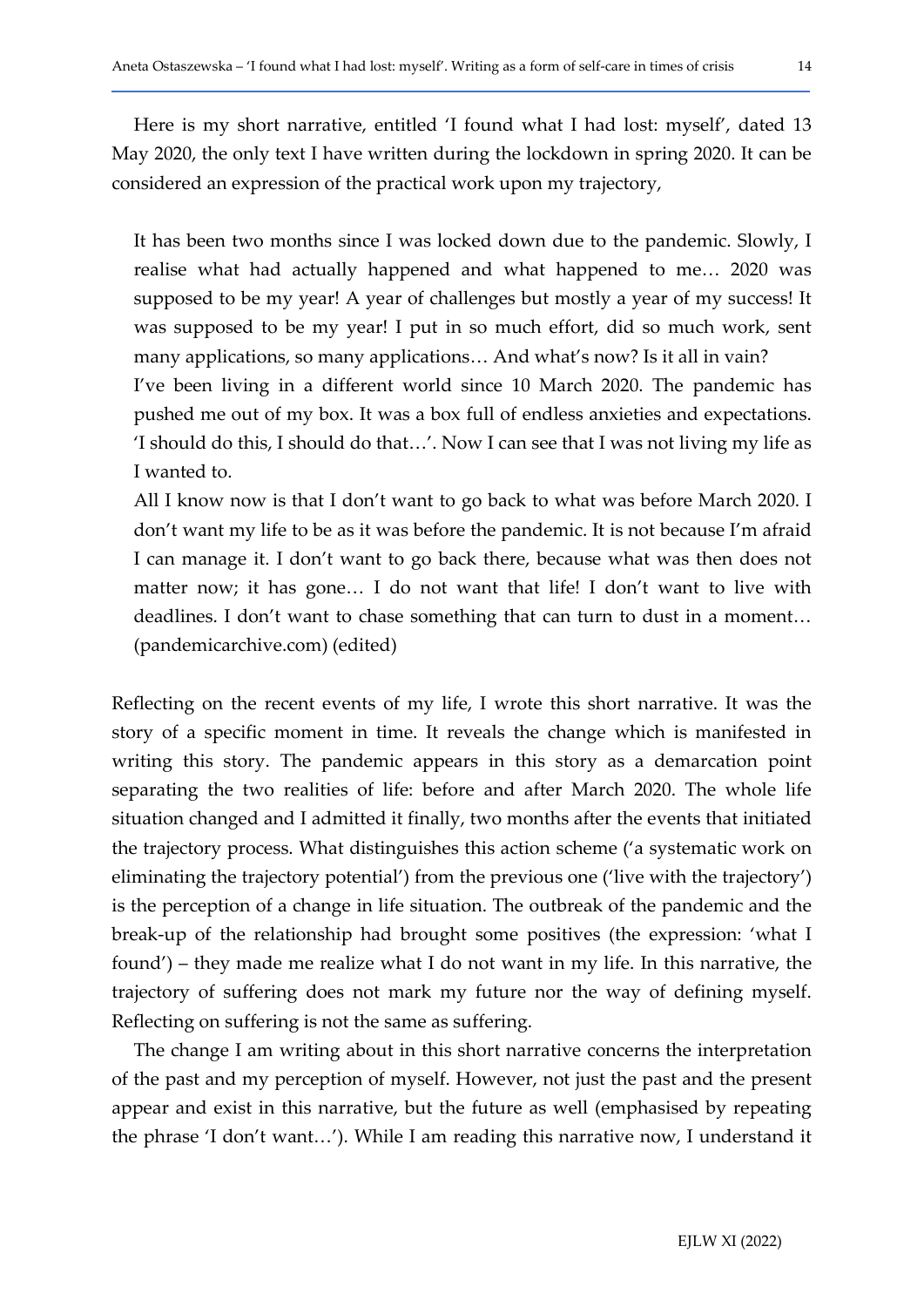as my need to reflect on myself in order to reorganize the life situation. It shows where I situate(d) myself: in the process of transformation.

In particular this action scheme of dealing with the trajectory represents the refiguration phase of narrative. It is a text fixation stage, where narration is possible (Ricoeur 1976, 1984). Now I can bring my experiences to both language and reexperience myself and my 'possible selves' (Markus & Nurius, 1986). As Verhesschen puts it, due to the refiguration, 'Our transformed actions and experiences will call for narration and this will lead to different narratives.' (2003, 455) Am I still the same although I change? That narrative gives space to ask the question. Here and now, the dialectic of identity between idem and ipse can be an issue to argue and deliberate.

This discussion of the action schemes proposed by Riemann and Schütze was an opportunity to view the concept of narration and narrative identity. I was interested in how these action schemes and the triple mimesis of Ricoeur's narrative concept overlap. In my opinion, the process of trajectory, and especially the action schemes of dealing with it, can be combined with the process of narrative. Working upon trajectory is not possible without redefining the life situation, and that involves a process of narrative. It provides a constant (re)writing and (re)reading of what was written, with continuous references to the past, the present and the future.

While writing these words, I realized that the hermeneutic circle that I just mentioned occurs at the same time not just at the level of the narrative itself, but also at the level of writing this narrative. Although the issue is to 'tell a story', this narrative is also about itself. This is because the spiralling effect of the mimesis process is manifested fully in the narrative. Considering this, it is possible to say that writing the essay involves a confrontation with linearity. The essay consists of particular parts and sequences. Although they were initiated, designed and arranged at a specific point in time, they are nevertheless constantly 'under construction', that is to say, being edited. Until its publication, this essay was in statu nascendi. Every time and each moment I read its particular parts, I am in the process of (re)writing it. It is because the structure of experience in time changes. As I am writing the essay, I am doing two things at the same time: writing particular parts and weighing the meaning of each part against the overall meaning of the essay, as this text unfolds. Therefore it is a process of continuously circulating along the hermeneutic circle, going back and forth to earlier parts, versions, interpretations, as well as revising my expectations to better understand the point I am in and to write further.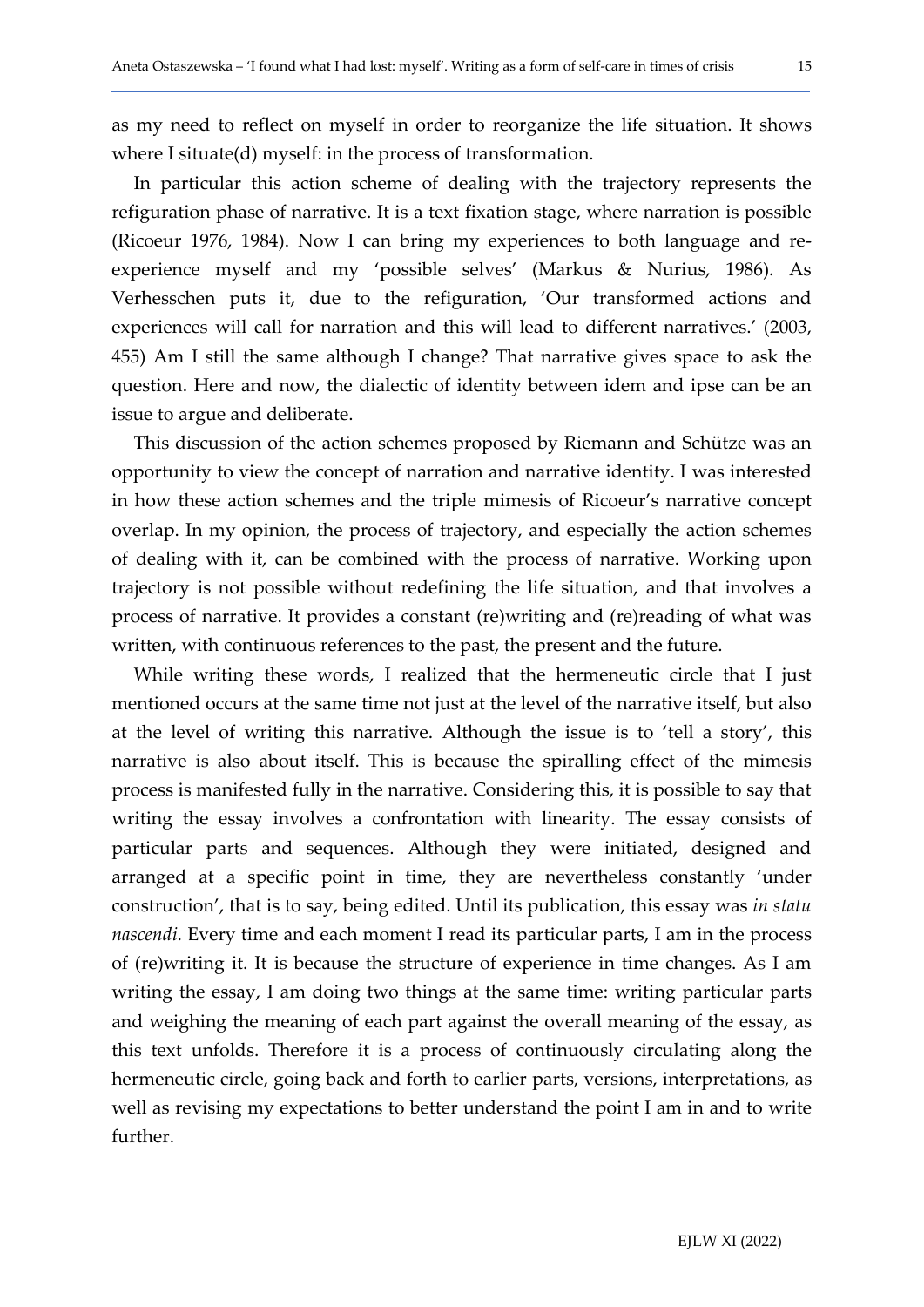With all that having been discussed, writing this essay, both its problem (narrative as a way of dealing with the trajectory process) and its form (autoethnography) appear to me as a manifestation of self-concern, or to put it simply, a gesture of caring for myself. This concern implies creating a space to speak for myself and with my voice, which implies breaking the silence. Symbolically it means that by writing, I am striving to make my life (being) cared for.

#### Writing as A Form of Self-Care

The term of self-care refers to the active process of recovering and improving one's state of balance, including mental health, by managing one's self-identity, emotions and relationships (Giddens 1991). However, self-care can be interpreted in a more radical way. As Audre Lorde states, 'Caring for myself is not self-indulgence, it is self-preservation, and that is an act of political warfare.' (1988, 131) The emphasis here is on the word 'self-preservation'. Lorde wrote this sentence when she was diagnosed with liver cancer and struggled for the right to decide about her own body and cancer treatment. Therefore the word 'self-preservation' refers to the autonomy to govern and direct one's own life. In the context of this essay, selfpreservation is about the narrative agency, which means to have options in telling a life story that makes sense to me. Writing appears for me as a practice of selfpreservation, in the way that it is a space to locate and negotiate my personal narrative. It is about agency that is rather 'a mode of reflection, perhaps, a way of taking responsibility for one's location in the world, a location that is not only or fully knowable by the subject'. (Hemmings, Kabesh 2013, 42). With writing I empower my voice to be heard. It is a way of facing the silence, the one in the last months filled with suffering, loneliness, isolation etc., and also the silence I accumulated over the years.

Writing as a form of self-care is about transforming silence into language and action. As Lorde confesses, 'My silence had not protected me. Your silence will not protect you.' (1977, 41) Diagnosed with cancer (twice), she experienced a new life situation: terminal illness and a vision of death. At a conference in 1977, she began her speech with the words,

I have come to believe over and over again that what is most important to me must be spoken, made verbal and shared, even at the risk of having it bruised or misunderstood. That the speaking profits me, beyond any other effect. (1977, 41)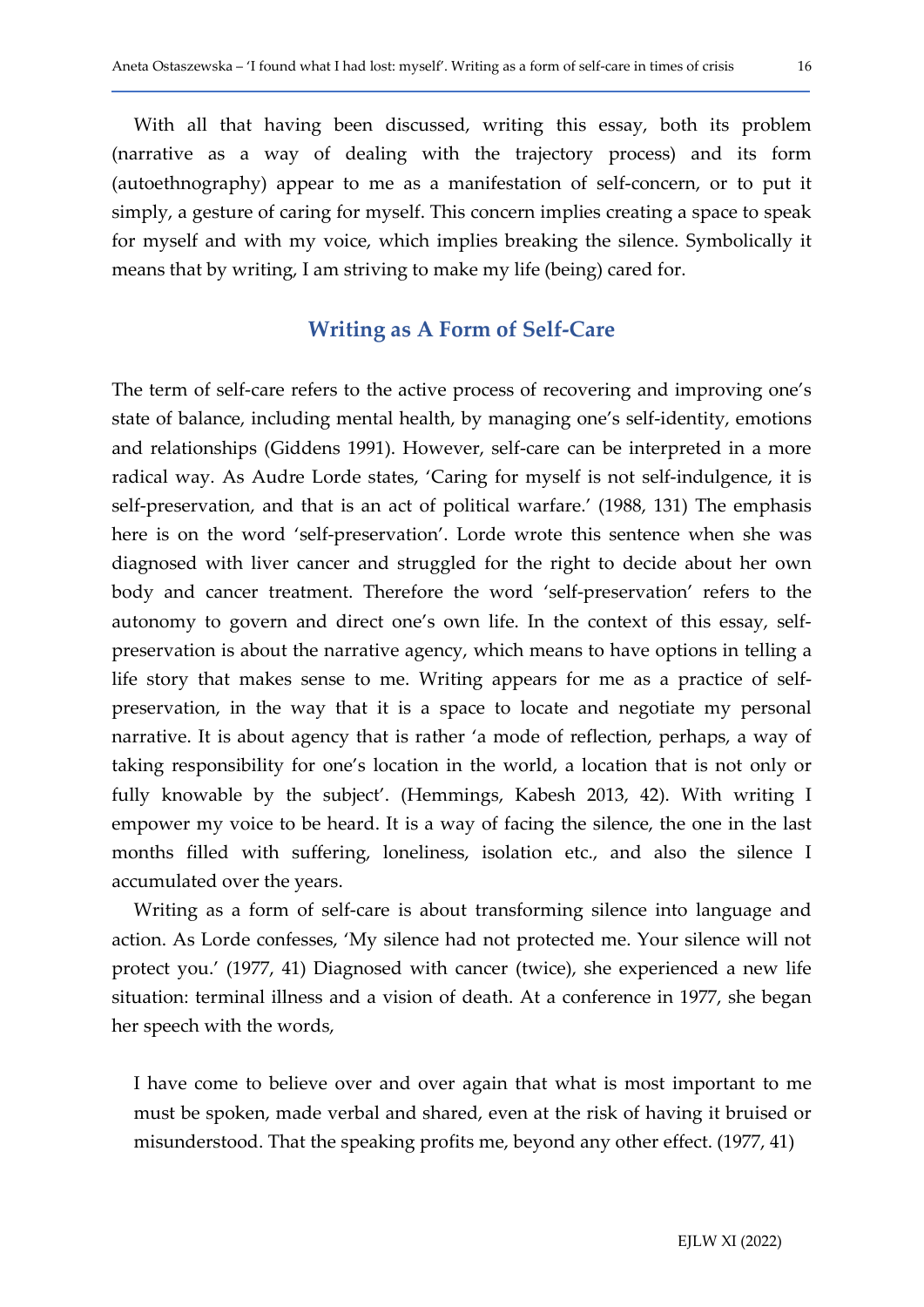Lorde confessed that what she most regretted in her life were her silences. She asked a rhetorical question to her listeners, 'What are the words you do not yet have?' (1977, 41), already knowing the answer. There was fear behind the silence, '[…] fear of contempt, of censure, or some judgment, or recognition, of challenge, of annihilation. But most of all, I think, we fear the visibility without which we cannot truly live' (1977, 42). These words appeal to me because behind my silence is the fear of self-revelation and visibility. It was easy to declare myself a researcher of women's biographies and a feminist, because it did not involve revealing myself and what was behind the words I wrote about other women and their biographical experiences. Now with this personal narrative I have got to the point of selfdetermination. Lorde describes self-determination as, 'the decision to define ourselves, name ourselves, and speak for ourselves, instead of being defined and spoken for by others'. (1991, 43)

In the course of writing this essay I define myself as an author, narrator, the main character of my story and the first reader as well. I am the one who 'appears both as a reader and the writer of its own life'. (Ricoeur 1987, 246) In this process I employ different discourses and narrative modes, one represented by the narrative hermeneutics and Ricoeur in particular, and the other represented by Lorde and feminism in general. The concept of narrative activity and the threefold mimesis provide me with the analytical tools to discuss the biographical action schemes of dealing with trajectory. On the other hand, Lorde's view of self-care as selfpreservation gives me the framework to generalize about my entire writing process and emphasize its empowering effect.

Knowing that, the issue now is to conclude this essay, but not the process I am in. Therefore I will refer to Richardson, since 'everything' (the idea of writing) has started from her. As she states, writing about our lives can suggest two things, 'first [it] directs us to understand ourselves reflexively as persons writing from particular positions at specific times; and second, it frees us from trying to write a single text in which everything is said at once to everyone, a text where the "complete" life is told'. (Richardson 2001, 36) Having said that, I can start thinking about writing again.

#### Works Cited

Adams, Tony E., Carolyn Ellis, and Stacey H. Jones, 'Autoethnography', in: Jörg Matthes, Christine S. Davis and Robert F. Potter (eds.), The International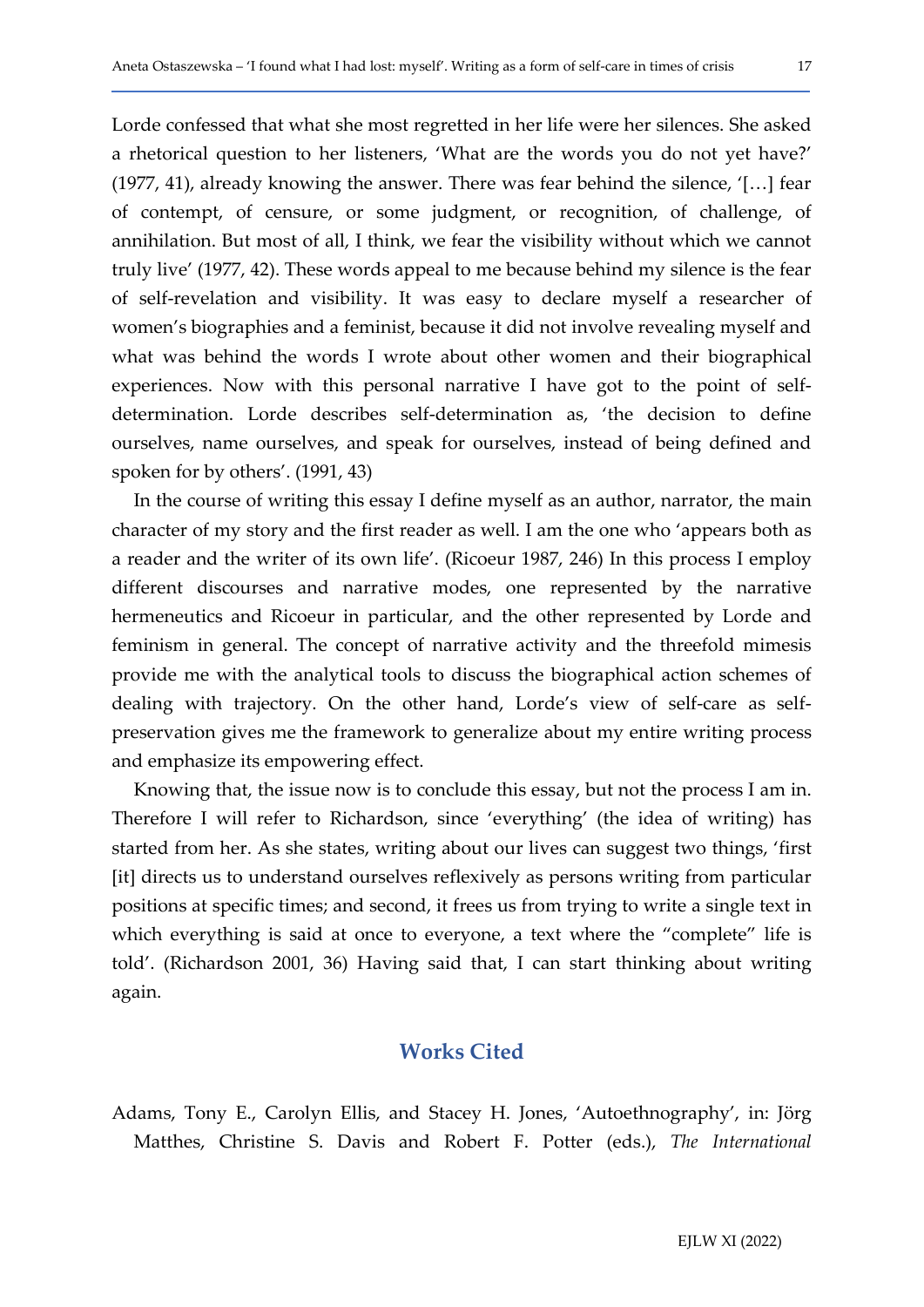Encyclopedia of Communication Research Methods, New York: John Wiley, 2017, 1-11. doi:10.1002/9781118901731.iecrm0011

- Benhabib, Seyla, 'Sexual Difference and Collective Identities: The New Global Constellation', in: Signs: Journal of Women in Culture and Society, 24:2 (1999) 335-61.
- Bochner, Arthur and Carolyn Ellis, 'Communication as autoethnography', in Gregory J. Shepherd, Jeffrey St. John, and Ted Striphas (eds.), Communication as …: Perspectives on theory, Thousand Oaks, CA: SAGE, 2006, 110–122. https://doi.org/10.4135/9781483329055.n13
- Bochner, Arthur and Carolyn Ellis, Evocative Autoethnography: Writing Lives and Telling Stories, London and New York: Routledge, 2016.
- Brockmeier, Jens and Hanna Meretoja, 'Understanding Narrative Hermeneutics. Storyworlds', in: A Journal of Narrative Studies, 6:2 (2014) 1-27. doi:10.5250/storyworlds.6.2.0001
- Bruner, Jerome, 'Life as narrative', in: Social research: An International Quarterly, 71:3 (2004) 91-710.
- Chapetin Castro, Claudia Marcela and Chala, Pedro Antonio, 'Undertaking the Act of Writing as a Situated Social Practice: Going beyond the Linguistic and the Textual', in: Colombian Applied Linguistics Journal, 15:1 (2013) 25-42.
- Cixous, Hélène, et al., 'The Laugh of the Medusa;, in: Signs, 1:4 (1976) 875–93.
- De Beauvoir, Simone, The Second Sex. Translated by Howard M. Parshley, New York: Knopf, 1952.
- Ellis, Carolyn, Revision: Autoethnographic Reflections on Life and Work, London and New York: Routledge, 2009.
- Freeman, Mark, 'Narrative Hermeneutics', in: Jack Martin, Jeff Sugarman and Kathleen L. Slaney (eds.), The Wiley Handbook of Theoretical and Philosophical Psychology: Methods, Approaches, and New Directions for Social Sciences, West Sussex, UK: Wiley Blackwell, 2015, 234 247. doi:10.1002/9781118748213.ch15
- Giddens, Anthony, Modernity and Self-identity: Self and Society in the Late Modern Age, Stanford: Stanford University Press, 1991.
- Glaser, Barney and Anselm Strauss, Awareness of Dying, Chicago: Aldine, 1965.
- Glaser, Barney and Anselm Strauss, The Discovery of Grounded Theory, Chicago: Aldine, 1967.
- Glaser, Barney and Anselm Strauss, Time for Dying, Chicago: Aldine, 1968.
- Glaser, Barney and Anselm Strauss, Anguish: The Case Study of a Dying Trajectory, Mill Valley, CA: Sociology Press, 1970.
- Glaser, Barney and Anselm Strauss, Status Passage, Chicago: Aldine, 1971.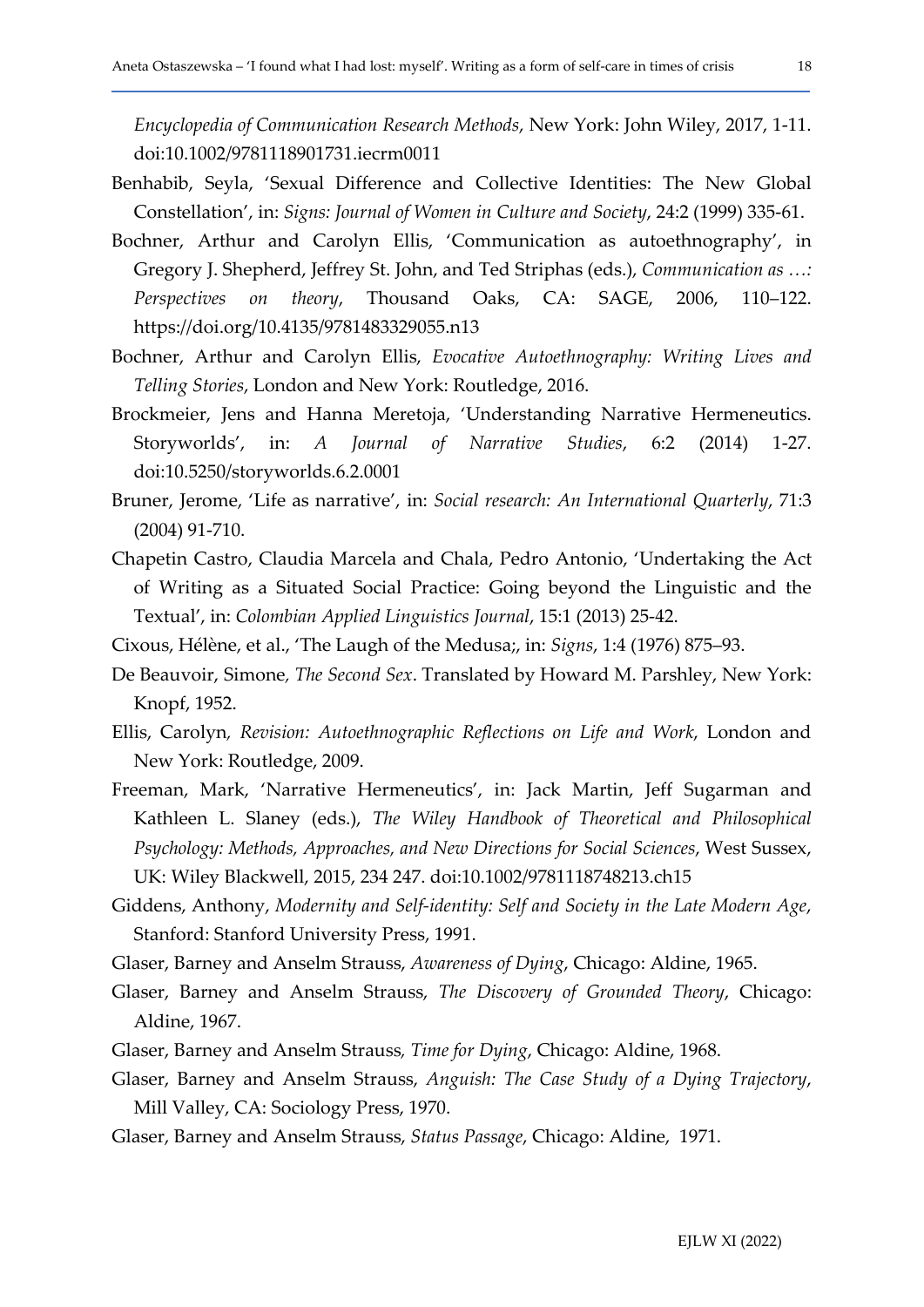- Hemmings, Clare and Kabesh, Amal Treacher, 'The Feminist Subject of Agency: Recognition and Affect in Encounters with the "Other"', in: Sumi Madhok, Anne Phillips and Kalpana Wilson (eds.), Gender, Agency, and Coercion, New York: Palgrave MacMillan, 2013, 29-46.
- Lorde, Audre, 'The Transformation of Silence into Language and Action', in: Sister Outsider: Essays and Speeches. Trumansburg, NY : Crossing Press, 1977.
- Lorde, Audre, A Burst of Light: Essays, Ithaca, N.Y.: Firebrand Books, 1988.
- Meretoja, Hanna, The Ethics of Storytelling: Narrative Hermeneutics, History, and the Possible. New York & Oxford: Oxford University Press, 2017.
- Markus, Hazel and Paula Nurius, 'Possible selves', in: American Psychologist, 41:9 (1986) 954–969. doi.org/10.1037/0003-066X.41.9.954
- Mink, Louis, 'Narrative form as a cognitive instrument', in: Robert H. Canary and Henry Kozicki (eds.), The Writing of History: Literary form and historical understanding, Madison, WI: University of Wisconsin Press, 1978, 182–203.
- Pandemic Archive, 'I Found What I Had Lost: Myself', https://pandemicarchive.com/i-found-what-i-had-lost-myself/, date accessed: 21

May 2021.

- Richardson, Laurel, 'Writing as a method of inquiry', in: Norman K. Denzin and Yvonna S. Lincoln (eds.), Handbook of Qualitative Research, London: Sage, 2000, 923- 948.
- Richardson, Laurel, 'Getting personal: Writing-stories', in: International Journal of Qualitative Studies in Education, 14:1 (2001) 33-38. doi.org/10.1080/09518390010007647
- Riemann, Gerhard and Fritz Schütze, '"Trajectory" as a basic theoretical concept for analyzing suffering and disorderly social processes', in: D. R. Maines (ed.), Social organization and social process: essays in honor of Anselm Strauss, New York: De Gruyter, 1991, 333-357.
- Ricoeur, Paul, Interpretation theory: Discourse and the Surplus of Meaning, Fort Worth: Texas Christian University Press, 1976.
- Ricoeur, Paul, Time and narrative, Volume 1. Translated by Kathleen McLaughlin and David D. Pellauer, Chicago: University of Chicago Press, 1984.
- Ricoeur, Paul, Time and narrative, Volume 2. Translated by Kathleen McLaughlin and David D. Pellauer, Chicago: University of Chicago Press, 1985.
- Ricoeur, Paul, Time and narrative, Volume 3. Translated by Kathleen McLaughlin and David D. Pellauer, Chicago: University of Chicago Press, 1988.
- Ricoeur, Paul, 'Life in quest of narrative', in: David Wood (ed.), On Ricoeur: Narrative and interpretation, London: Routledge, 1991, 20-33.